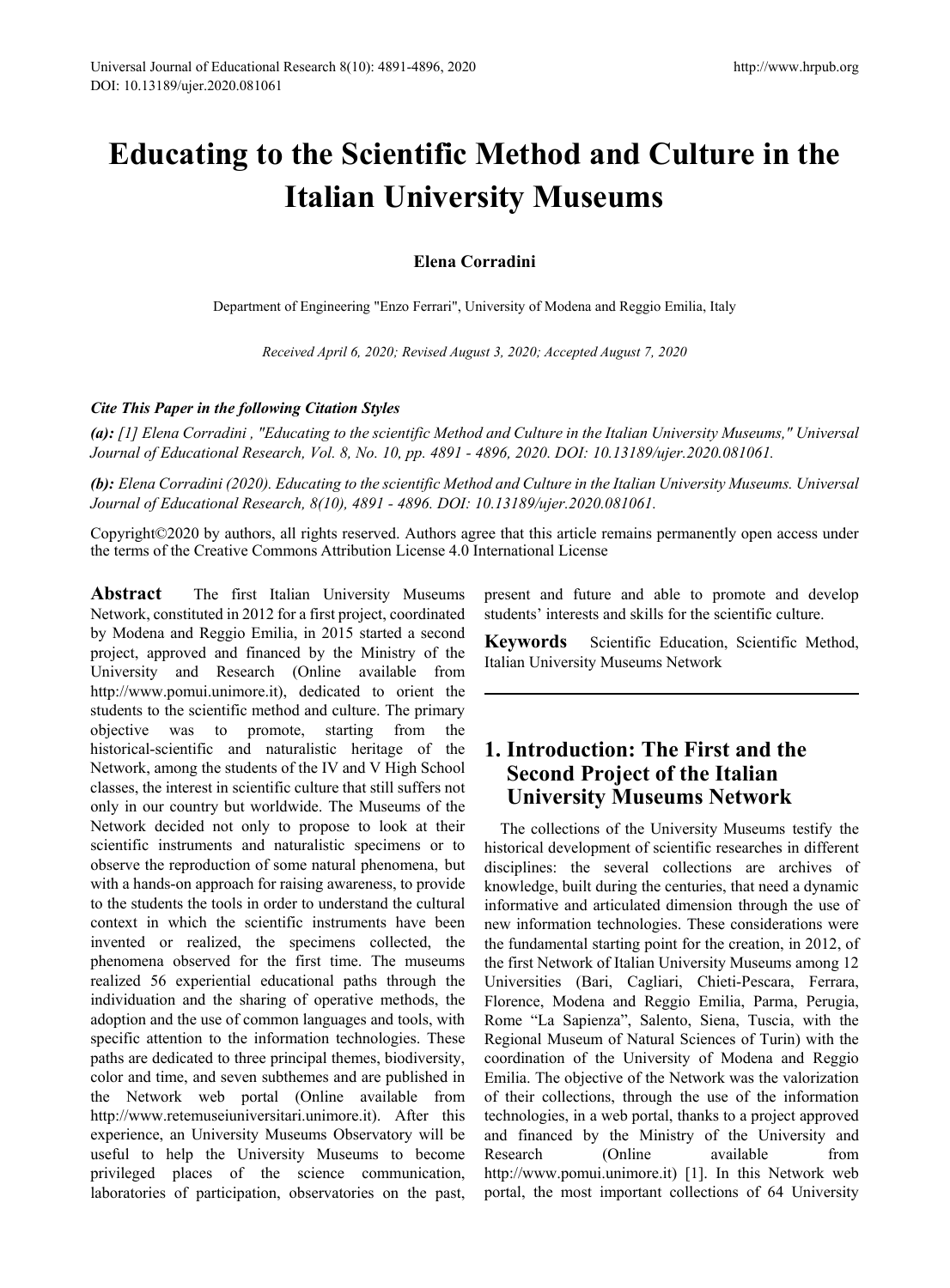Museums, 38 collections and 9 botanical gardens are being enhanced, through their contextualization, in the ambit of 80 cultural paths dedicated to four themes [2]: 19 to the landscapes, 18 to the environments, 4 to the stories, 9 to the histories of scientific instrumentation, considered important for the interest that they can arouse in wide ranges of the audience, linking them to the history of the research (Online available from [http://www.retemuseiuniversitari.unimore.it\)](http://www.retemuseiuniversitari.unimore.it/) [3].

Each path is organized into four sections: the introductive section is followed by the other three ones. In the first one, dedicated to the exploration of the collections, the pictures and descriptions of the specimens are provided by a lot of catalogue cards, different for each discipline [4], managed through the standard of the Central Institute for Cataloging and Documentation (Online available from [http://www.iccd.beniculturali.it/\)](http://www.iccd.beniculturali.it/) of the Ministry of Cultural Heritage and Tourism through the SIGECweb, Informative System for the General Catalogue of the Cultural Heritage. In the second section, dedicated to the visit of the museum, the specimens and instruments are contextualized in the ambit of the museum to which they belong [5]. In the third section, they are linked to the territory of reference to stimulate the public to discover his peculiarity, to plan a visit, and to encourage conscious cultural tourism [6].

After the positive experience of this project, the Museums of the Network have become more aware of the importance of the work in synergy to be relevant centers of production of activities and services for the diffusion of the scientific knowledge through the individuation and the sharing of operative methods, the adoption and the use of common languages and tools, with specific attention to the information technologies [7]. In 2015 the Network (to which the Universities of Genova and Pavia and the Civic Museums of Reggio Emilia have been added), with the coordination of the University of Modena and Reggio Emilia, started a second project, approved and financed by the Ministry of the University and Research (Online available from [www.pomui.unimore.it\)](http://www.pomui.unimore.it/). The project was finalized to the realization of experiential educational paths dedicated to the orientation to the scientific method and culture. Starting from the historical-scientific and naturalistic heritage of the Museums of the Network, the primary objective of these paths was to promote, among the students of the IV and V High School classes, interest in scientific culture that still suffers not only in our Country but worldwide (Online available from [http://www.oecd.org/pisa/keyfindings/pisa-2012-results-o](http://www.oecd.org/pisa/keyfindings/pisa-2012-results-overview.pdf) [verview.pdf\)](http://www.oecd.org/pisa/keyfindings/pisa-2012-results-overview.pdf) [8]. The still deficient diffusion of scientific culture has significant effects on the orientation of High School students towards their succeeding higher education as well as other essential life choices and the number of graduates in scientific disciplines, with respect to the whole of graduates, is decreasing. For this reason the specific action line of this project, in accordance with one of the

fundamental strategic objectives of the Italian Universities, was the orientation of the students to the scientific culture, helping them to "develop their identity, to take decisions on their personal and professional life" as requested by the Guidelines for the permanent Orientation published by the Ministry of the University and Research in 2014 (Online available from: [http://www.istruzione.it/orientamento\)](http://www.istruzione.it/orientamento), in connection with the Orientation Services of the different Universities.

A resolution of the Council of Europe (n. 15030 del 2008 - EDUC 257, SOC 653 (Online available from [https://register.consilium.europa.eu/doc/srv?l=EN&f=ST](https://register.consilium.europa.eu/doc/srv?l=EN&f=ST%2015030%202008%20INIT) [%2015030%202008%20INIT\)](https://register.consilium.europa.eu/doc/srv?l=EN&f=ST%2015030%202008%20INIT) indicates that the permanent orientation has to be more integrated into the strategies of permanent learning. Good orientation can be provided by the University Museums, not only as cultural structures but also as places of advanced and laboratory teaching, so to give a solid support to the orientation during critical phases of the school experience.

#### **2. Materials and Methods**

Through the experiential educational paths realized for this project, the museums of the Network wanted to recover the relationship with the real and concrete objects or specimens of the museum's collections and the researches developed over the time through them, in order to stimulate the student's interest in the scientific method, retracing the historical path of the evolution of the different disciplines from the eighteenth century. The educational paths realized by and within the University Museums with elementary experiments will fit, on the one side, into the school education (still generalist) and, on the other side, into the University education (highly specialist, experimental and technically advanced) in order to transmit that unifying component, common to the different disciplinary fields, that is represented by the scientific method. The fundamental steps are three: a) comprehension of the reasons that brought to the formation and preservation of the scientific collections as well as of their being archives of knowledge built up during the centuries; b) praxis of simple experimental activities, laboratories and stages within the fascinating context of the museums; c) development of a path from and back to school, through the working out of brief essays (both individual or collective) that meet the requirements of the experimental approach, in particular the rigorousness of method, the control and reproducibility of experiments, the distinction between results and inferences. From the modalities of achievement and from the method and articulation of the path, it is clear that the choice has been the one of the experiential learning [9] which can be referred to the four-step model of Kolb's theory [10] that provides for: 1) concrete experience phase through the direct vision of the museum's objects and the experience of laboratory, in which learning is influenced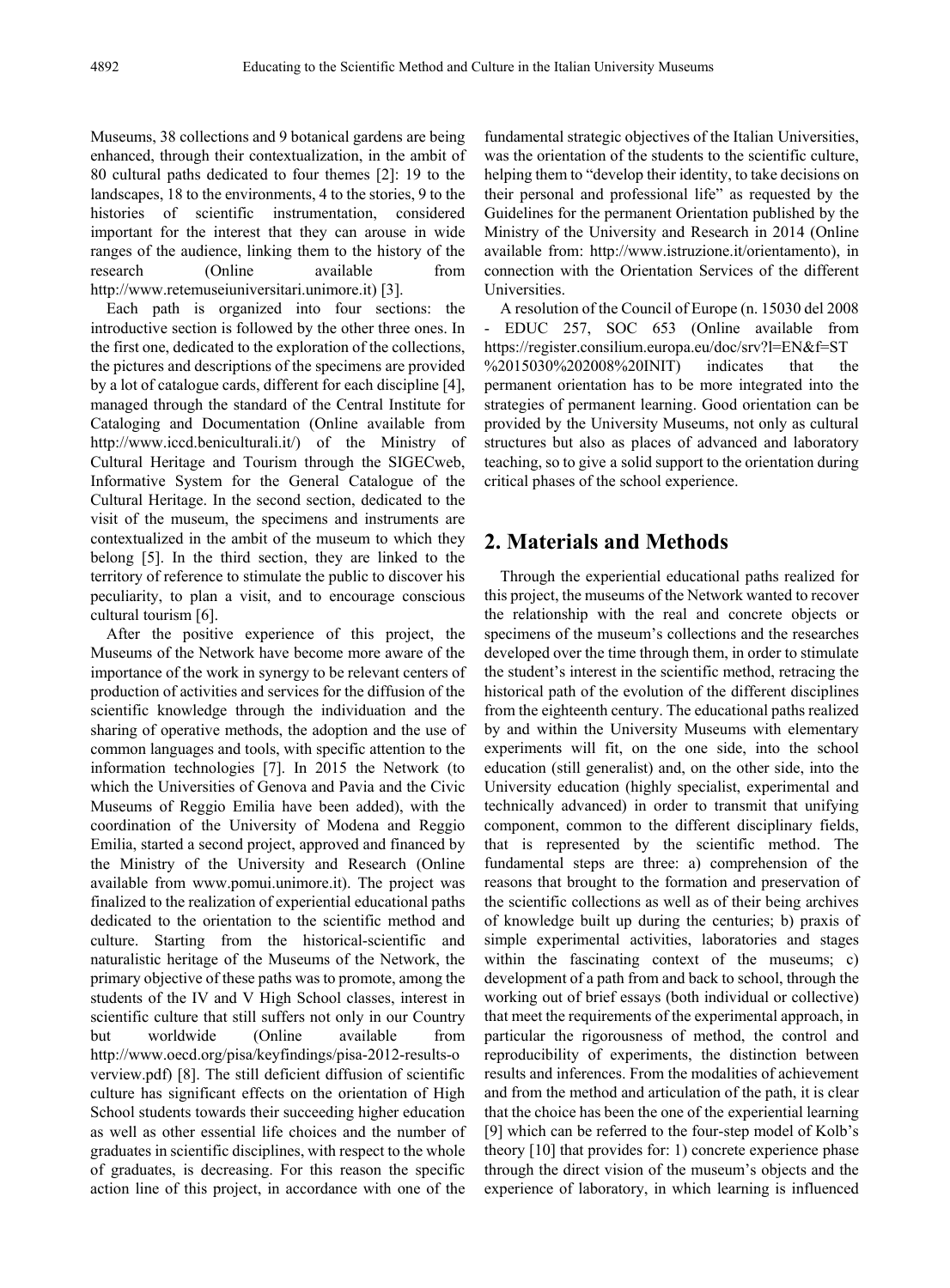by perceptions and reactions to experiences; 2) reflective observation phase, in which learning is influenced by listening and observation; 3) abstract conceptualization in which learning takes shape from the systematic thought and analysis of problems; 4) active experimentation phase, in which learning is influenced by acting, experimenting and observing the results obtained at the end of the educational path.

The basic idea of Kolb's learning style theory is that not every person learns in the same way, but that everybody had a preferred learning style (or sometimes a combination of two or a combination of four): the dreamer learning style emphasizes concrete experience and reflective observation; for the deliberator the dominant learning abilities are abstract conceptualization and reflective observation; the decider relies primarily on the dominant learning abilities abstract conceptualization and active experimentation; the doer emphasizes concrete experience and active experimentation. Considering these four learning styles which dedermine how a student undertakes his learning process, the Museums of the Networks (62 museums, 54 collections e 12 botanical gardens), have tried to redraw the educational function of the cultural scientific heritage in the key of a bigger systematic approach, configuring the dialogue modalities on the base of criteria of interoperability. The adoption of common themes and narratives has experimented with their capacity to formulate contents and ways of communications that, integrating different languages, want to be effective because simple and clear, without losing scientific rigorousness and adequacy. The Museums decided to consider three aspects that could determine the effect of the educational paths that they have to organize: content and information supply, the attitude of the student, the atmosphere, and design. For content and information supply the difference between the learning styles is particularly determined by the understand-experience dimension. Understanding is connected with factual argumentation (abstract, symbolic, analytical and verbal) and the experience with the evocation of an experience (concrete, versatile and spatial). For contents and information supply, the dreamer and the doer will, for instance, be more interested in subjective information while the decider and the deliberator will more focus on objective information. The attitude of the student can be determined by the external-internal dimension. This relates especially to the way in which the information and the experience are digested. External is outside oriented. The presentation is actively approached and used to do something with it and to reach personal aims. Internal, on the other hand, is focused inwardly. The educational path is observed and perceived, through direct experience, and the student's interpretation plays an important role here. While the dreamer and deliberator will, for instance, be interested in what is the truth, the decider and the doer will search for the best solution. Atmosphere and design is a combination

of attitude on the one hand and of content and information supply on the other. In starting from experience, combined with external (the doer) hands-on activities are conceivable in which the personal experience comes first. In the combination experience/internal (the dreamer), it is more a case of a personal experience which may respond to, for instance, atmospheric presentation in which the context can be determined by a student's personal experience. Understanding combined with external (the decider) also requires hands-on activities but in that case focused on technical style side, when a theory can be tried out in practice. In the combination understanding/internal (the deliberator), factual information is important as in this analysis of this information.

After an articulated and constructive debate, the Museums staff chose three general themes, biodiversity, color and time, that, articulated in seven subthemes (color in nature, in art and science, in physics; the measurement of time, geology and fossils, the evolution of man and the evolution of Antarctica). The themes and subthemes would permit to realize effective experiential educational paths to let students know the history of the formation of the museum collections, making them aware of their value of archives of knowledge collected over the time, and to practice simple experimental activities of laboratory and internship in the suggestive context of the museums with the support of the young cultural mediators, specially trained by the persons in charge of the museums to follow the realization of this project. Every path should have started at school, in consideration of the in-depth study materials (texts, images and videos) published in the first section of the web portal of the Network, and found foundation in the experiences of every museum, in the potentiality of every single collection and in the synergy already activated from sharing the network work carried out for the first project (Online available from: [https://www](https://www.coe.int/en/web/culture-and-heritage/strategy-21).retemuseiuniversitari.unimore.it).

#### **3. Results**

All the 56 experiential educational paths of non-formal education, dedicated to the three thematic areas, biodiversity and agrobiodiversity, color and time [11], realized for the project, are published in the second section of the web portal of the Network. In these three thematic areas, graphically represented through a conceptual map, created to summarize the process of developing the theme, 9 paths are dedicated to biodiversity and agrobiodiversity, the others 47 to the color and to the time. These are divided into the seven sub-themes represented by seven conceptual maps. For the color 9 paths have been dedicated to the color in nature, 7 to the color in art and science, 4 to the color in physics. For the time 10 pats have been dedicated to the Geology and the fossils, 6 to the measurement of the time, 9 to the evolution of the man, 2 to the evolution of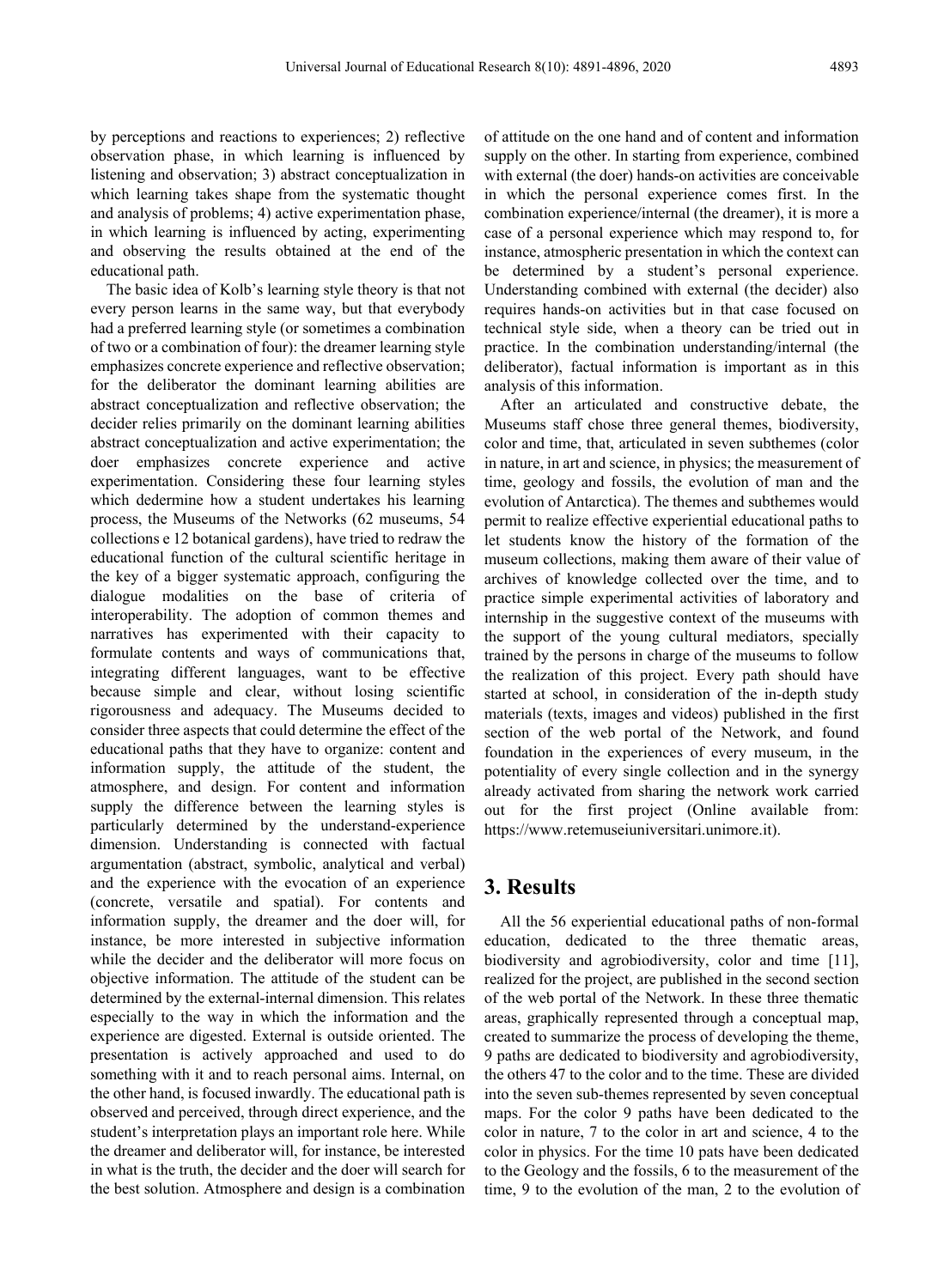Antarctica (Online available from: [https://www](https://www.coe.int/en/web/culture-and-heritage/strategy-21).retemuseiuniversitari.unimore.it) [12].

In the various educational paths, the common sub-theme is treated with diversified insights thanks to the active collaboration between the persons in charge of the museums and some young cultural mediators which have been provided with specific training for this project [13]. All the paths have been characterized by the use of real objects, instruments, or specimens in the various proposed activities for which experiences of direct scientific observation but also other cultural practices of readings and storytelling were capable of allowing the approach to the experimental method [14].

Each educational path is articulated with a general objective, specific objectives and methods of achievement, where it is specified from which question the experimentation starts. These are followed by the research and the experimentation that is conducted in the museum and the laboratory, by the final data of the experience and by the story of its sharing [15]. The articulation of each path is described in all its phases and with the graphic, photographic, or multimedia documents created during the experience [16]. For each path, a general and a specific bibliography, videos, images are available on the portal for both students and teachers, for whom the use of information technology is essential thanks to the variety of multimedia support. In another sector of each path, a final report has been included, accompanied by any kind of documents produced by the students (texts, images, videos, websites) to facilitate their sharing, dissemination, and verification of the results [17].

#### **4. Discussion**

The opportunity of a bigger integration of the education to the cultural heritage in the school curricula was highlighted in the "Recommendation of the Committee of Ministers to member States on the European Cultural Heritage Strategy for the 21st century (Adopted by the Committee of Ministers on 22 February 2017 at the 1278th meeting of the Ministers' Deputies)" (Online available from:

[https://www.coe.int/en/web/culture-and-heritage/strategy-](https://www.coe.int/en/web/culture-and-heritage/strategy-21)[21\)](https://www.coe.int/en/web/culture-and-heritage/strategy-21), where concerning the "knowledge and education", it is specified that "focuses on the relationship between heritage and shared knowledge, covering awareness raising, training and research helping to foster a shared knowledge society identifying, preserving, transmitting and sharing heritage knowledge and skills". Also in the following Decision 864 of the European Parliament and of the Council dated 17 May 2017 related to the European year of Cultural Heritage (2018) (Online available from: [https://eur-lex.europa.eu/legal-content/EN/TXT/?uri=CEL](https://eur-lex.europa.eu/legal-content/EN/TXT/?uri=CELEX%3A32017D0864) [EX%3A32017D0864\)](https://eur-lex.europa.eu/legal-content/EN/TXT/?uri=CELEX%3A32017D0864), it was reconfirmed the necessity to promote bigger access to the cultural heritage and among

the others objectives it was indicated the one of "supporting the development of specialized skills and improve knowledge management and knowledge transfer in the cultural heritage sector, taking into account the implications of the digital skills". The University Museums decided not only to propose to look at the scientific instruments and naturalistic specimens or to observe the reproduction of a natural phenomenon but with a hands-on approach for raising awareness, to provide to the students the tools in order to understand the cultural context in which the scientific instruments have been invented or realized, the specimens collected, the phenomenon observed for the first time. They take the opportunity to promote and develop interests and skills of the students through interaction with the collections, through the practice exploration, experimentation, stimulating their curiosity and imagination, the sensory faculties beyond those cognitive.

### **5. Conclusions**

An online questionnaire for the students has been prepared to verify the efficacy of the new experiential forms of learning proposed by the educational paths realized by the University Museums of the Network. The questionnaire is also a useful instrument to verify the learning attitude of each student, according to Kolb's characteristics of the learning styles (the dreamer, the deliberator, the decider, the doer) and it can help the teachers to better know their students. The questionnaire is composed of ten questions; the first 4 are common to all students. The purpose is to verify if each path was useful to increase their global competences, i.e. if the used method was efficient to communicate to students the scientific notions regarding the selected theme, to solicit them to learn new things, to stimulate their creativity and moreover their interest for scientific studies. The other six questions are dedicated to the understanding of the subthemes to which the path is dedicated and are common to all the paths dedicated to the same subtheme; the last 3 questions have been formulated to verify the interest aroused in students by active participation in the educative path.

The answers collected have given good results concerning the understanding of the subthemes and the interest aroused by the modality of execution of the paths, by the specificity of the topics and by the laboratory experiences, but remains doubts on the capability to stimulate an effective interest of students in-depth scientific studies for the continuation of their school career, in particular the University one, that need, in particular, a bigger synergy between the Orientation Offices of the Universities.

With this project, the Italian University Museums Network wanted to propose an educational/formative strategy for the scientific museums promoting structured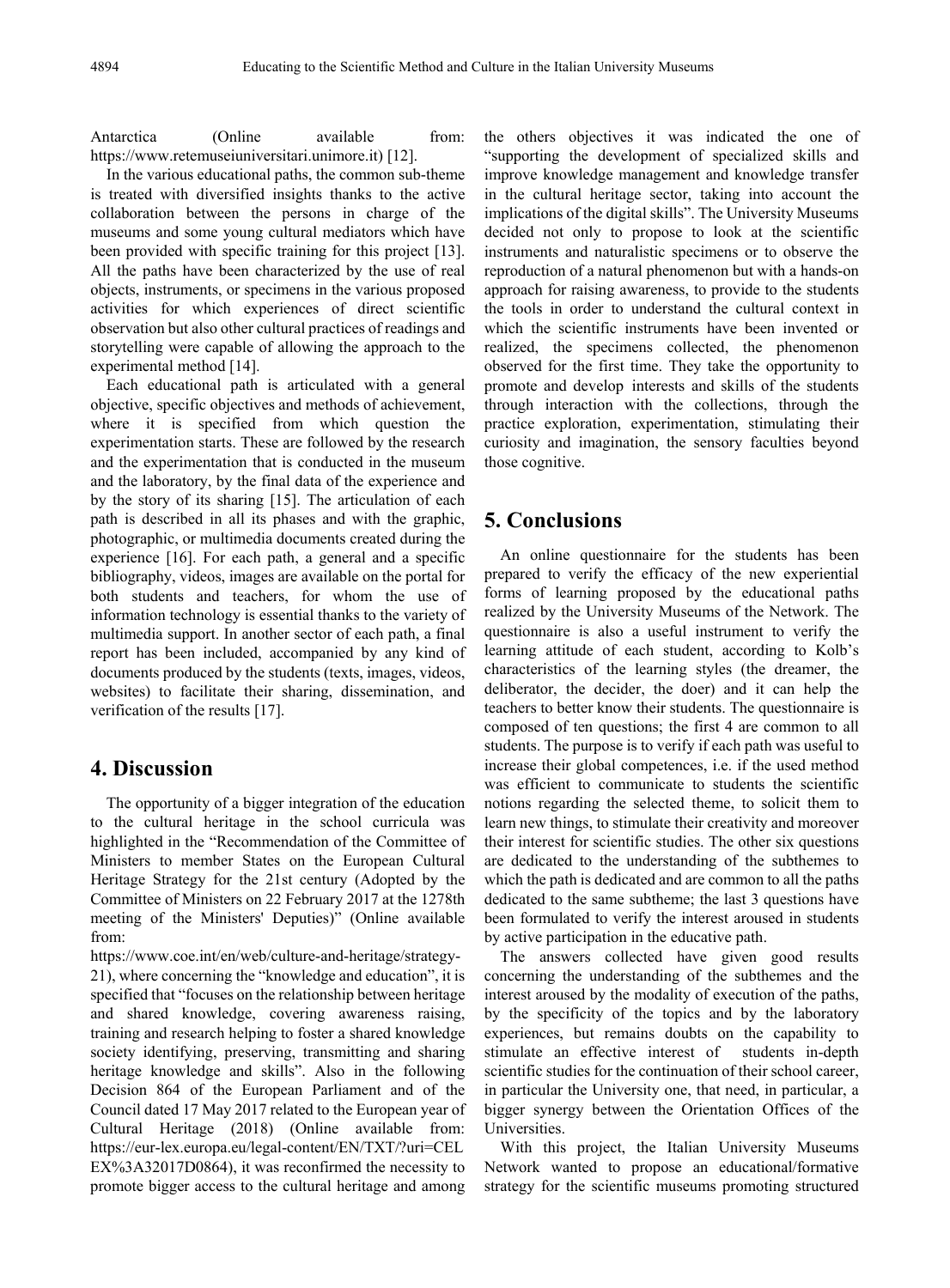paths for the students that interact with the use of updated multimedia products and informatics devices.

From the results that we have collected yet and from the discussions among professors, persons in charge, curators of University Museums and cultural mediators have emerged the will to consolidate the action lines to redraw the educational function of the scientific museums in the key of a bigger systematic approach, innovating ambits and procedures, configuring the dialogue modalities and the plurality of actors on the base of interoperability criteria, adoption of common themes and narrations, as suggested by the recent National Plan for Education to Cultural Heritage of the Directorate-General for Education, Research and Cultural Institutes of the Ministry of Cultural Heritage and Tourism (Online available from: [https://dger.beniculturali.it/educazione/piano-nazionale-pe](https://dger.beniculturali.it/educazione/piano-nazionale-per-leducazione-al-patrimonio/) [r-leducazione-al-patrimonio/\)](https://dger.beniculturali.it/educazione/piano-nazionale-per-leducazione-al-patrimonio/).

To coordinate the activities of the University Museums, with specific attention to educational activities, it will be useful for the creation of an Observatory for the Italian University Museums. The first step can be an agreement recently entered into between the CRUI (Conference of Italian University Deans) (Online available from: [https://www.crui.it/\)](https://www.crui.it/) and the Directorate-General for Education, Research and Culture Institutes of the Ministry of Cultural Heritage and Tourism. Moreover fundamental is the collaboration with national and international institutions, associations devoted to heritage education, in particular with the CECA, International Committee for Education and Cultural Action (Online available from: <http://ceca.mini.icom.museum/welcome/> ) of the ICOM (International Council of Museums), for the specific role that it played in the field of museum education [18].

#### **REFERENCES**

- [1] E. Corradini, POMUI. The web portal of Italian University Museums, N. Nyst, P. Stambury, C. Weber, (edited by), Proceedings of the 10th Conference of the International Committee of ICOM for University Museums and Collections (UMAC), University Museums and Collections as Recorders of Cultural and Natural Communities Worldwide, Shanghai, November 7–12, 2010, University Museums and Collections Journal, 4, 77-84, 2011.
- [2] E. Corradini, The new communication technologies for sharing and participatory Italian University Museums, N. Nyst, P. Stanbury, C. Weber (edited by), Proceedings of the 11th Conference of the International Committee of ICOM for University Museums and Collections (UMAC), University collections and University history and identity, Lisbon, September 21–25, 2011, University Museums and Collections Journal, 5, 133-146, 2012.
- [3] E. Corradini, L. Campanella, The multimedia technologies and the new realities for knowledge networking and valorisation of scientific cultural heritage. The role of the Italian University Museums network, L. Marchegiani (edited

by), Proceedings of the International Conference on Sustainable Cultural Heritage Management, Roma, Aracne, 283-297, 2013.

- [4] E. Corradini, La catalogazione e nuove tecnologie informatiche per l'accessibilità al patrimonio naturalistico, S. Mazzotta, G. Malerba (edited by), Memorie del XX Congresso ANMS – Associazione Nazionale Musei Scientifici, I musei delle scienze e la biodiversità, Ferrara 17-19 novembre 2010, Museologia Scientifica Memorie, 9, 33-39, 2013.
- [5] E. Corradini, L. Campanella, A national project for the Italian University Museums network, N. Nyst, P. Stanbury, C. Weber (edited by), Proceedings of the 13th Conference of the International Committee of ICOM for University Museums and Collections (UMAC), Evaluating change The University Museum, Rio de Janeiro, August 10-17, 2013, University Museums and Collections Journal, 7, 20-29, 2014.
- [6] E. Corradini, L. Campanella, Digital technologies for the first network of the Italian University Museums, Annual Conference CIDOC - Comité International pour la Documentation, Access and Understanding – Networking in the Digital Era, Dresden, September 6-11, 2014, Conference Paper, 42-49, 2014 (Online available from: *[http://network.icom.museum/cidoc/archive/past-conference](http://network.icom.museum/cidoc/archive/past-conferences/2014-dresden/) [s/2014-dresden/](http://network.icom.museum/cidoc/archive/past-conferences/2014-dresden/)*.
- [7] K. Keramidas, Interactive development as pedagogical process: digital media design in the classroom as a method for recontextualizing the study of material culture", N. Proctor, R. Cherry, Museum & the Web – Selected Papers from Two International Conferences. USA: Museum and the Web LLC, 260-27, 2014.
- [8] L. Kelly, S. Groundwter Smith, "Revisioning the Physical and On-line Museum: A Partnership with the Coalition of Knowledge Building Schools*",* Journal of Museum Education*,* 34(4), 55-68, 2009; L. Kelly, P. Fitzgerald, Cooperation, collaboration, challenge: how to work with the changing nature of educational audiences in museums, N. Mockler, J. Sachs, Rethinking Educational Practice Through Reflexive Inquiry. London: Springer, 77-88, 2011; L. Kelly, Learning in 140 Characters: the future of Museum Learning in a Digital Age, N. Proctor, R. Cherry, Museum & the Web – Selected Papers from Two International Conferences. USA, in Museum and the Web LLC, 63-72, 2014; T. Seligmann, Learning Museum. A Meeting Place for Pre-Service Teachers and Museums, Journal of Museum Education, 39(1), 42-53, 2014.
- [9] A. Cadamuro, Stili cognitivi e stili di apprendimento. Da quello che pensi a come lo pensi, Roma: Carocci Editore, 2006.
- [10] D. A. Kolb, Experiential learning: Experience as the source of learning and develo*pment,* Englewood Cliffs, NJ: Prentice-Hall, 1984; F. Hoogstraat, V. Heijn, Leersstijlen von Kolb in het museum: dromer, denker, beslisser, doener, Amsterdam:Museumvereniging, 2006; J. H. Falk, l. j. Dierking, The Museum experiencerevisited, Oxford, Routledge, 2012; Best practice 6. A tool to improve museum education internationally, Roma: Centro Stampa Nuova Cultura, 2017.
- [11] M. Standley, Digital Storytelling: using new technology and the power of stories to help our students learn- and teach,